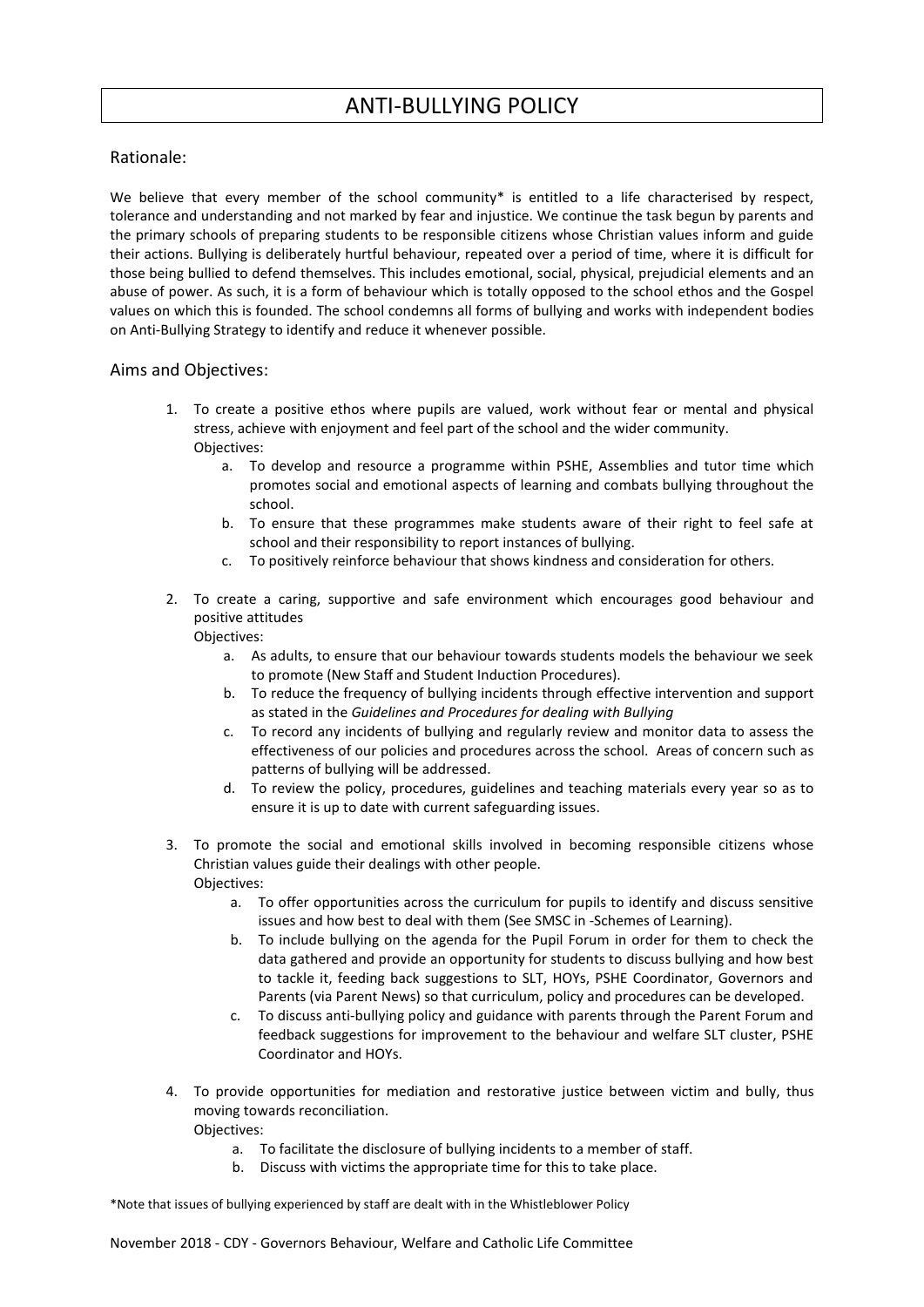NB: The above policy should be read and adhered to in conjunction with the following policies:

- Staff Code of Conduct
- Safeguarding Policy
- Single Equality Policy
- Work Related Stress and Harassment
- **•** Behaviour Policy
- ICT Policy

#### **Single Equalities Monitoring DATE: November 2018**

**1. Does this policy have any implications for people of relevant protected characteristics (RPC)\*?**

*Yes because some bullying is of a racist nature or refers to disabilities, homophobia etc.*

**2. If 'yes', will it advantage or disadvantage any particular group?**

*No because all incidents regardless of a particular group will follow the same procedure.*

**3. How will this policy, if relevant, promote good relations between people of RPC and those without?**

*The policy seeks to establish a safe environment for all students regardless of their characteristics and as such it fosters mutual respect.*

#### **Success Criteria**

- 1. Parent and Student surveys continue to indicate that both groups feel students are safe at school.
- 2. Data on bullying incidents does not indicate an increasing trend.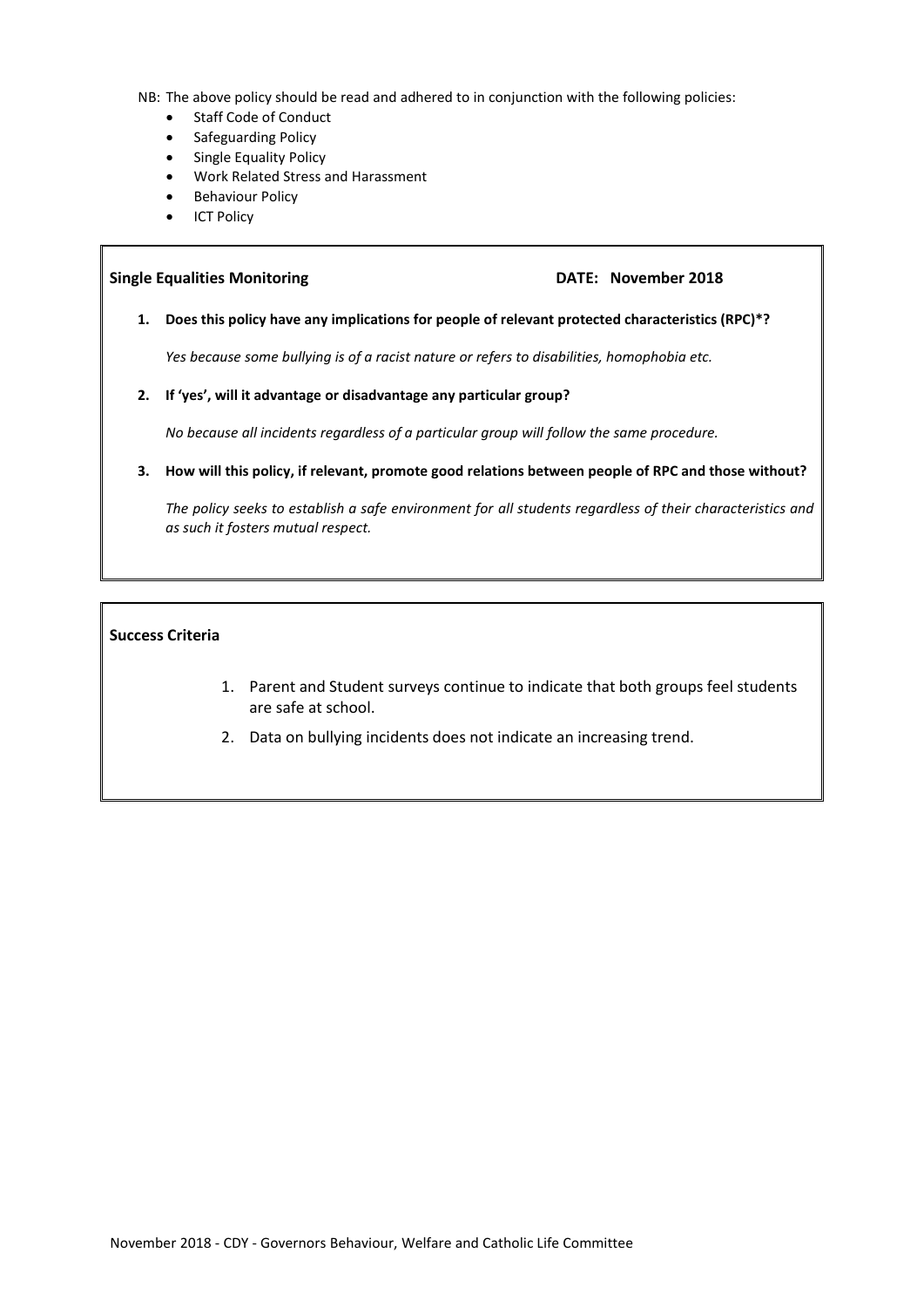# Anti-Bullying Policy into Practice Guidance

## Information:

The member of SLT (Behaviour) is responsible for drawing up the Anti-Bullying Policy in conjunction with the Behaviour and Welfare SLT Cluster and the PSHE co-ordinator. Anti-Bullying is a subject taught and discussed in PSHE lessons each year and these lessons are drawn up by the PSHE co-ordinator in conjunction with the Heads of Year and with reference to survey responses from parents and students, having due regard to updated information and suggestions from external agencies.

## Stakeholders:

It is the clear expectation of all stakeholders (students, parents and carers, staff and Governors) that the school will deal firmly with bullying, will record all instances and will monitor this data so as to evaluate the success of the policy and respond to any emerging needs. We expect that all stakeholders will report bullying wherever they see it, become aware of it or suspect it is happening.

## Scope:

The policy applies to all students at Cardinal Newman School and covers incidents that take place before and after school including the journey to and from school and any instances of cyber-bullying wherever they have occurred (see below). If there are instances involving students from other schools (including where students attend alternative provision), the member of SLT (Behaviour) will liaise with staff from the relevant schools or may delegate this to the relevant SLT Year Link. Any complaint of bullying will be dealt with as appropriate by the school wherever it has occurred. It is important that students always feel empowered to report bullying.

## Procedures:

- All bullying should be reported to the Head of Year in the first instance, wherever it has occurred. The Head of Year will interview the bully/victim/bystanders or other witnesses (staff, parents and carers or students) using the Personal Incident Form (in the first instance) and carry out any necessary investigations.
- Preventative, restorative, punitive and follow-up measures should be used as appropriate and in consultation with all parties. These may include:
	- Special Report (white/pink/blue) Isolation Seclusion Formal exclusion Don Bosco Centre Support Peer support Bullying incident diary Meeting of reconciliation between victim and bully Involvement of other agencies Pastoral Mentoring Programme (through the Don Bosco Centre) Pupil Contract
- Tutors and class teachers should be kept clearly informed and asked to be vigilant, in case the situation persists.
- Parents and carers should be contacted regarding the events that have taken place. When necessary, a parental and carer interview will take place with the Head of Year and victim/bully.
- If a parent and carer has a concern regarding a pupil and bullying, they should contact the relevant Head of Year to request an investigation. All stages should be logged, showing each stage of intervention.
- If bullying persists, the range of sanctions used is likely to escalate. Ultimately, a student engaging in persistent bullying behaviour will be permanently excluded. However, every effort will be made to help these students understand the impact of their behaviour and change it, mindful of the fact that we are dealing with 'children' not adults.
- A parental and carer complaint regarding the procedures taken to tackle a bullying incident should be dealt with by the SLT Year Group link.
- All incidents and interventions should be logged onto the SIMS database, personal incident forms filed in the pupils' files. - This will enable the member of SLT (Behaviour) to monitor incidents of persistent bullying and the interventions which have been taken as a result of a reported incident.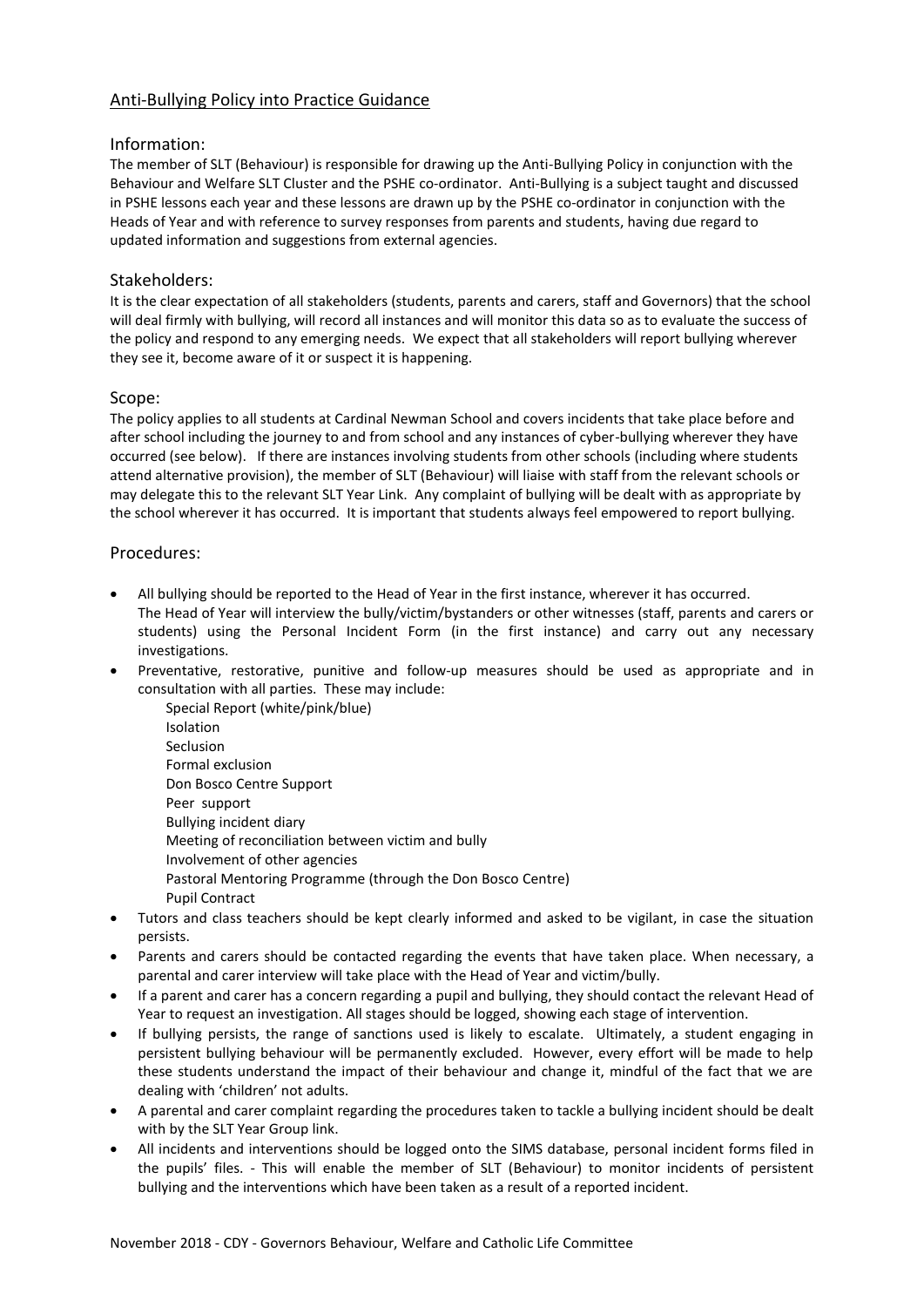- The member of SLT (Behaviour) will meet with the Governors Behaviour, Welfare and Catholic Life Committee to survey bullying incidents data and the effectiveness of intervention strategies annually.
- Allegations against Staff should be referred to the Headteacher.

## Guidance:

By bullying we generally mean persistent bullying i.e incidents repeated over time either by the same person (perpetrator) or towards the same person (victim). However a single one-off incident may have precisely the same impact. This is because it may be experienced by the victim as part of a general pattern of hostility or because of the level of seriousness of the incident. Normally a fight/argument between two pupils of similar age and stature would be described as relational conflict. This would still be investigated but would only be considered as bullying if it was repeated.

To enable 'Persistent Bullying' to be identified in the data all incidents are logged under 'Bullying' in the first instance

The 4 main types of bullying are:

- 2. Physical (hitting, kicking, theft, damaging property)
- 3. Verbal (threats, name calling, derogatory remarks).
- 4. Indirect (spreading rumours, excluding someone from a social group)
- 5. Cyber (using computers or mobile phones to intimidate or humiliate others). Types of cyber bullying include:
	- Text message bullying
	- Picture/video clip bullying via mobile phone cameras
	- Phone call bullying
	- E-mail bullying
	- Social Media
	- $\div$  Bullying via websites

Preventing cyber bullying can be difficult to address since it usually occurs outside of school, but often has an impact in school due to the psychological effects on the victim. The school behaviour policy determines that the Head teacher have the power to intervene when actions outside the school have been carried out by pupils of the school. Thus, cyber bullying is considered in the same way as other bullying throughout the school and will not be tolerated.

Other forms of bullying may include (not an exhaustive list):

- Any incident which is perceived by the victim as being attitudes of the perpetrator against their gender identity or sexual identity.
- Sexist (any incident which is perceived by the victim as being the result of sexist attitudes of the perpetrator)
- SEN/Disability (any incident which is perceived by the victim as being the result of their SEN or disability).
- Racist (any incident which is perceived by the victim as being the result of racial or religious identity).
- *Appearance or Health* (any incident which is perceived by the victim as being an attack on their appearance or directed at their physical health)
- Home Circumstances (any incident which is perceived by the victim to arise from their home circumstances e.g. parent in prison, death of parent(s), LAC, Young Carer)

#### Dealing with students who exhibit bullying behaviour

Students who persist with this type of behaviour will need to be helped to understand why it is socially unacceptable and the impact they have on their victims. Heads of Year and members of the Don Bosco Centre Staff will mentor these students using outside agencies as necessary and available. In some cases the Police may be involved either because an incident has been reported to them by parents and carers or because the school has invited them in to work with a student (having discussed this first with parents and carers). While every effort will be made to help students relate better with their peers, if necessary exclusion and even permanent exclusion will be used to protect students from harm.